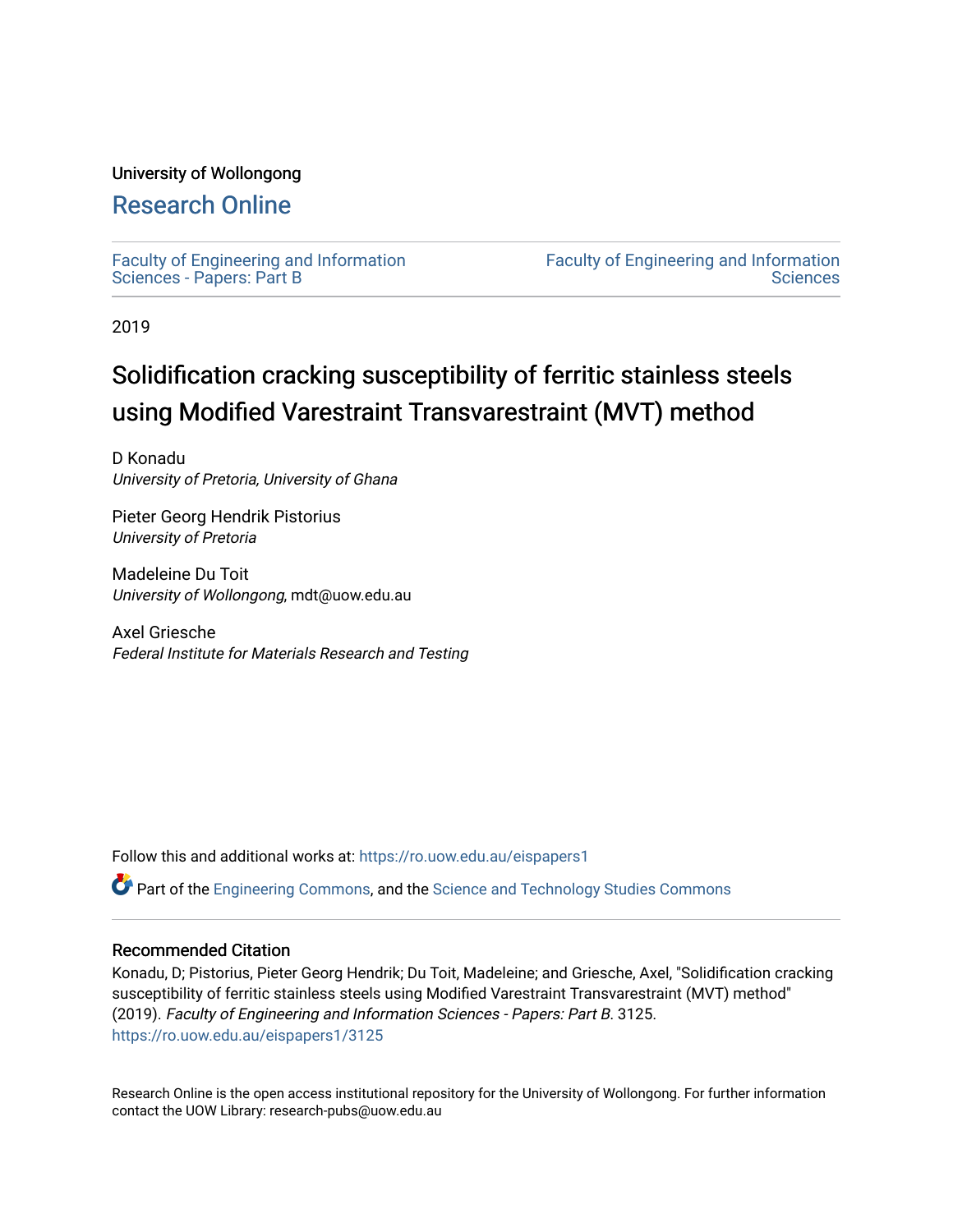## Solidification cracking susceptibility of ferritic stainless steels using Modified Varestraint Transvarestraint (MVT) method

## Abstract

The Modified Varestraint Transvarestraint (MVT) test was used to investigate the solidification cracking susceptibility of an unstabilised, a Nb-stabilised and two (Ti + Nb) dual-stabilised ferritic stainless steels. Two different welding speeds of 6 and 3 mm/s using autogenous gas tungsten arc welding were employed. At the welding speed of 6 mm/s, the high-content  $(Ti + Nb)$  steel was resistant and the Nbstabilised steel was marginally susceptible to solidification cracking. At the welding speed of 3 mm/s, the Nb and the high (Ti + Nb) steels were found to be marginally susceptible to solidification cracking while the unstabilised and low-content (Ti + Nb) grades were resistant to solidification cracking. The weld metal microstructures transverse to the welding direction revealed columnar grains in all the samples for both welding speeds. The ferritic stainless steels were generally resistant to solidification cracking, except the Nb-stabilised steel, which was marginally susceptible to solidification cracking.

## **Disciplines**

Engineering | Science and Technology Studies

## Publication Details

Konadu, D. S., Pistorius, P. G. H., Du Toit, M. & Griesche, A. (2019). Solidification cracking susceptibility of ferritic stainless steels using Modified Varestraint Transvarestraint (MVT) method. Sadhana: academy proceedings in engineering sciences, 44 (9), 194-1-194-6.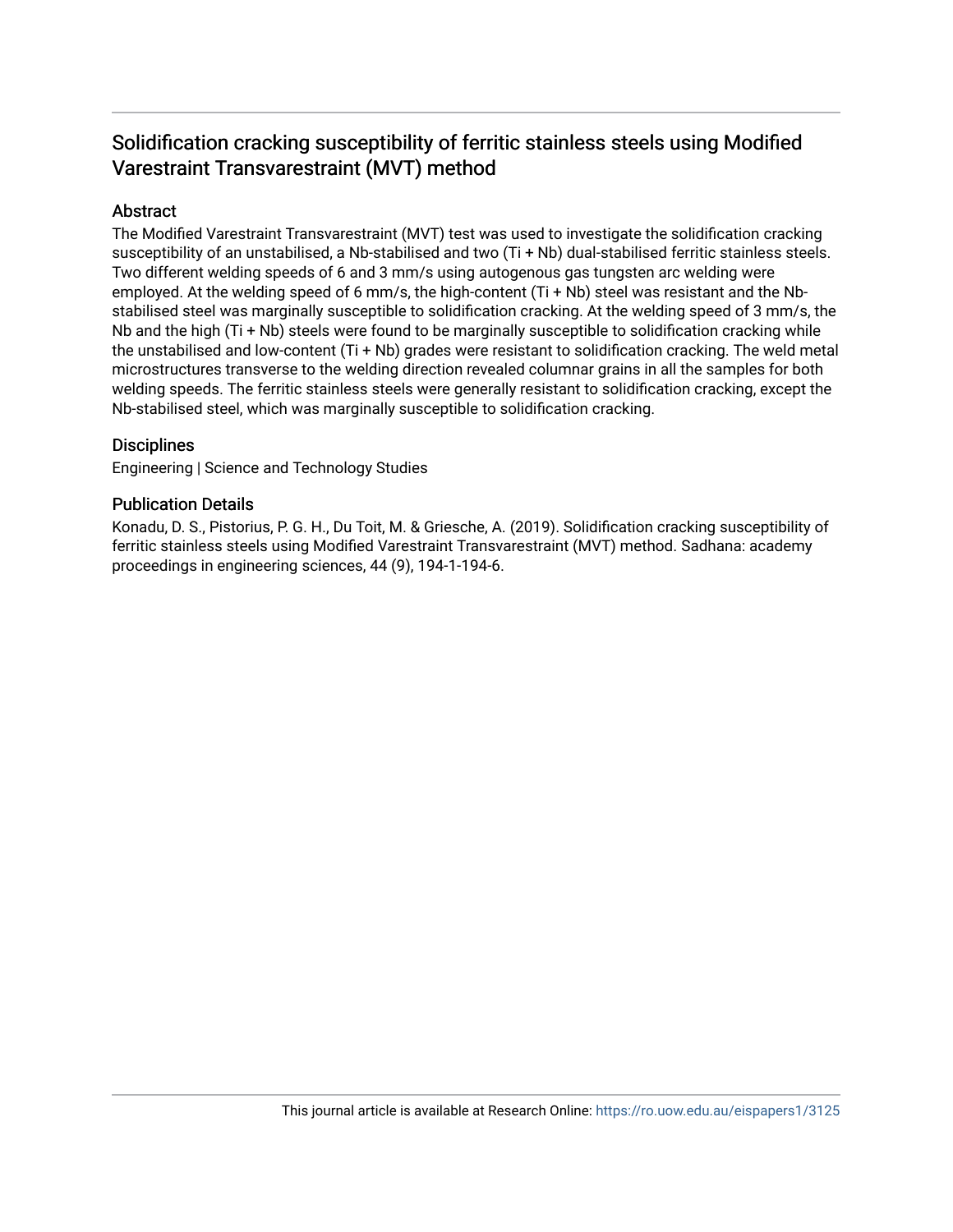

## Solidification cracking susceptibility of ferritic stainless steels using Modified Varestraint Transvarestraint (MVT) method

D S KONADU<sup>1,2,\*</sup>, P G H PISTORIUS<sup>1</sup>, M DU TOIT<sup>3</sup> and AXEL GRIESCHE<sup>4</sup>

<sup>1</sup>Department of Materials Science and Metallurgical Engineering, University of Pretoria, Pretoria 0002, South Africa

<sup>2</sup> Department of Materials Science and Engineering, University of Ghana, P. O. Box LG 77, Accra, Ghana <sup>3</sup> School of Mechanical, Materials, Mechatronic and Biomedical Engineering, University of Wollongong, Wollongong, Australia

<sup>4</sup> Bundesanstalt für Materialforschung und -prüfung (BAM), Federal Institute for Materials Research and Testing, Berlin, Germany

e-mail: dskonadu@ug.edu.gh

MS received 28 December 2018; revised 29 April 2019; accepted 2 July 2019

Abstract. The Modified Varestraint Transvarestraint (MVT) test was used to investigate the solidification cracking susceptibility of an unstabilised, a Nb-stabilised and two  $(Ti + Nb)$  dual-stabilised ferritic stainless steels. Two different welding speeds of 6 and 3 mm/s using autogenous gas tungsten arc welding were employed. At the welding speed of 6 mm/s, the high-content  $(Ti + Nb)$  steel was resistant and the Nb-stabilised steel was marginally susceptible to solidification cracking. At the welding speed of 3 mm/s, the Nb and the high  $(Ti + Nb)$  steels were found to be marginally susceptible to solidification cracking while the unstabilised and low-content  $(Ti + Nb)$  grades were resistant to solidification cracking. The weld metal microstructures transverse to the welding direction revealed columnar grains in all the samples for both welding speeds. The ferritic stainless steels were generally resistant to solidification cracking, except the Nb-stabilised steel, which was marginally susceptible to solidification cracking.

Keywords. Modified Varestraint Transvarestraint; solidification cracking; ferritic stainless steel; microstructure; welding; susceptibility.

#### 1. Introduction

One of the defects potentially associated with welding is solidification cracking  $[1-3]$ . The combined effects of liquid film formation at grain boundaries, segregation of alloying elements and imposed thermo-mechanical strains can lead to solidification cracking during weld solidification. The presence of low-melting-point eutectic phases between the dendrites increases the risk of solidification cracking. Solidification cracking mostly occurs at the centreline of the weld  $[1, 4, 5]$  $[1, 4, 5]$  $[1, 4, 5]$  $[1, 4, 5]$  $[1, 4, 5]$  $[1, 4, 5]$  $[1, 4, 5]$ . For the measurement of solidification cracking susceptibility, different methods have been designed, which mainly comprise self-stressing samples or the application of external loads [\[4](#page-7-0), [6–8](#page-7-0)]. The Varestraint test is one of the most used tests based on the application of an external load. In this method, the specimen is bent with a defined bending rate around a die as the weld is being made [[1,](#page-7-0) [4,](#page-7-0) [7,](#page-7-0) [9](#page-7-0), [10](#page-7-0)]. In the Modified Varestraint Transvarestraint (MVT) test, gas tungsten arc welding is used to re-melt the machined surface of a

sample. When the arc is at the centre of the specimen, a die with a defined radius is used to bend the specimen. The specimen thickness and the die radius produce different bending strains [[4,](#page-7-0) [11,](#page-7-0) [12](#page-7-0)]. Standardised three given strain levels that are applied are  $0\% > \varepsilon_{cr} > 1\%$ ,  $1\% > \varepsilon_{cr} > 2\%$ and  $2\% > \varepsilon_{cr} > 4\%$ , where  $\varepsilon_{cr}$  is the critical bending strain [\[12](#page-7-0)]. The surface of the weld metal is examined for the presence of cracks. If cracks are present, the total crack length is regarded as a quantitative measure of the susceptibility to solidification cracking.

Ferritic stainless steels find applications in chemical plants, pulp and paper mills, refineries, automobile trim, catalytic converters and decorative purposes [\[5](#page-7-0)]. Welding of ferritic stainless steels reduces toughness, ductility and corrosion resistance because of grain coarsening in the weld metal and in the heat-affected zone (HAZ) [[4,](#page-7-0) [13–15](#page-7-0)]. Investigations of solidification cracking of stainless steels have been largely limited to duplex and austenitic stainless steels [\[16–18](#page-7-0)]. The addition of Ti and Nb has been said to decrease the resistance to solidification cracking in ferritic stainless steels [[5\]](#page-7-0). In this project, an unstabilised, one \*For correspondence mono-stabilised and two dual-stabilised ferritic stainless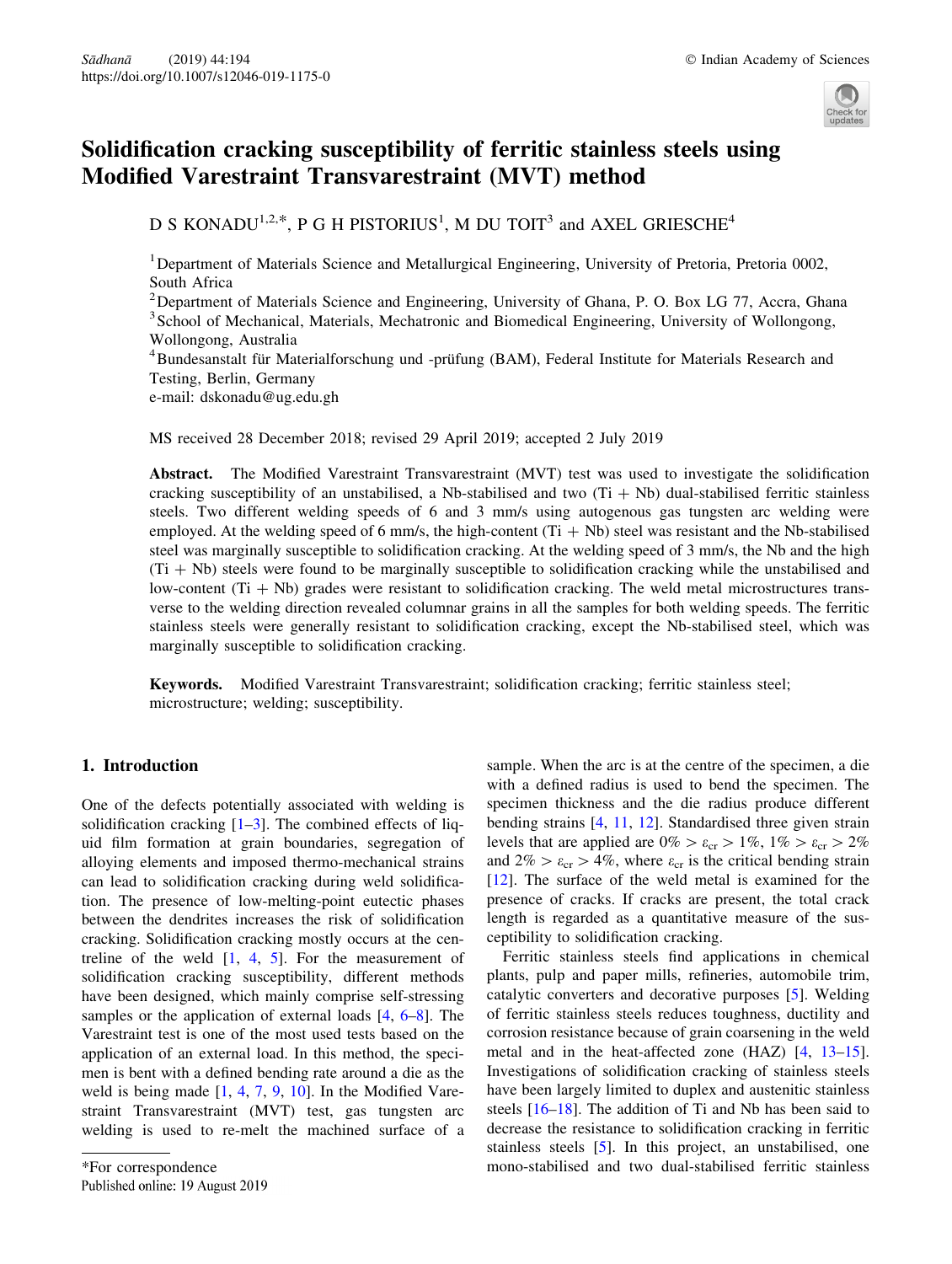<span id="page-3-0"></span>steels were tested for resistance to solidification cracking using the MVT test.

#### 2. Experimental procedure

Four different alloys of an unstabilised (A:0Ti;0Nb), Nbstabilised (B:0.6Nb), low Ti and Nb content (C:0.1Ti;0.4Nb) and high Ti and Nb content (D:0.4Ti;0.9Nb) dual-stabilised ferritic stainless steels were used for the experiment. Steels A:0Ti;0Nb and C:0.1Ti;0.4Nb were of commercial grades and steels B:0.6Nb and D:0.4Ti;0.9Nb were of experimental grades. Table 1 presents the chemical composition of the four ferritic stainless steels. Testing in the Varestraint mode to the DIN EN ISO 17641-3:2005 (E) standard was performed in BAM, the Federal Institute for Materials Research and Testing, Germany. The graph of total crack length against strain is divided into three sectors or regions, consistent with DIN EN ISO 17641-3:2005, with sector 1 being hot crack-resistant, sector 2 showing increasing hot crack susceptibility and sector 3 being prone to hot cracking. The borders of these sectors were developed based on a large body of experimental work by BAM, combined with practical knowledge [[19\]](#page-7-0). The samples, with dimensions of 100 mm  $\times$  40 mm  $\times$  10 mm, were prepared by grinding and polishing the surface to a  $1 \mu m$  finish. Dye penetration and ultrasonic testings were done before welding.

Autogenous gas tungsten arc welding at two different speeds of 6 and 3 mm/s were employed. Given the amount of available material, only one welding speed (6 mm/s) was used for the experimental steels B and D while all the steels were tested at welding speed of 3 mm/s. The 141 WIG-DC (DIN EN 287) welding process with a Cloos GLW 450 I-H-P-R power source and a shielding gas Argon 5.0-I1 (DIN EN ISO 14175) Air Liquide with flow rate 15 l/min was used. A 2.4 mm WC 20 (DIN EN 26848) electrode with an electrode tip of  $30^{\circ}$  was used. The samples were clamped and laid on mandrel dies of radii 125, 250 and 500 mm for 4%, 2% and 1% strain, respectively (figure 1). Heat input was calculated assuming a constant arc efficiency of 0.48 [\[3](#page-7-0)]. Ethyl alcohol was used to clean the polished surface before welding. Cracks were evaluated by treating the welded surface with Antox 71 E (etchant based on HNO<sub>3</sub> and HF) followed by stereoscopic microscopy at  $\times 25$ 



Figure 1. Example of the MVT test equipment [[19\]](#page-7-0).

magnification. The measurement of the crack length was executed in BAM, Germany, and also at the University of Pretoria (table [2\)](#page-4-0). See figure 1 for an example of the experimental equipment [[19](#page-7-0)]. The susceptibility to solidification cracking was quantified by plotting the total crack length against the strain rates. In addition to the MVT evaluation procedure, optical microscopy of a sectioning plane transverse to the welding direction was done. The sectioned surfaces were ground and polished to 1 µm finish. A solution comprising 1.5 g potassium disulphite, 5 ml HCl and 100 ml distilled water was used as an etchant [[20\]](#page-7-0). For the microstructural analysis, an XM-15 optical microscope mounted with an Olympus U-TV0.5XC-3 camera with Stream Essentials software was employed.

### 3. Results

#### 3.1 Stereoscope morphology

Not all the samples cracked (table [2](#page-4-0) and figure [2\)](#page-4-0). The observed cracks are solidification cracks because solidification cracks are often symmetrically formed (figure [2b](#page-4-0)) [\[19](#page-7-0)]. The total crack length measurements executed in the laboratories are compared. It was observed that the

Table 1. The chemical composition of the ferritic stainless steels used for the study.

| Element ( $wt\%$ ) |       | Si   | Mn   |       |       |       | Сr    | Nh    |       | Ni   | Al   |
|--------------------|-------|------|------|-------|-------|-------|-------|-------|-------|------|------|
| A:0Ti:0Nb          | 0.046 | 0.45 | 0.36 | 0.020 | 0.002 | 0.055 | 16.1  | 0.001 | 0.001 | 0.27 | 0.01 |
| B:0.6Nb            | 0.012 | 0.42 | 0.33 | 0.024 | 0.007 | 0.07  | 18.8  | 0.58  | 0.03  | 0.23 | 0.03 |
| C:0.1Ti:0.4Nb      | 0.011 | 0.49 | 0.43 | 0.025 | 0.002 | 0.015 | l 7.5 | 0.396 | 0.11  | 0.15 | 0.01 |
| D:0.4Ti:0.9Nb      | 0.011 | 0.44 | 0.37 | 0.025 | 0.004 | 0.067 | 18.2  | 0.92  | 0.36  | 0.37 | 0.02 |

Steel A and C were industrially produced, steel B and D were experimental grades.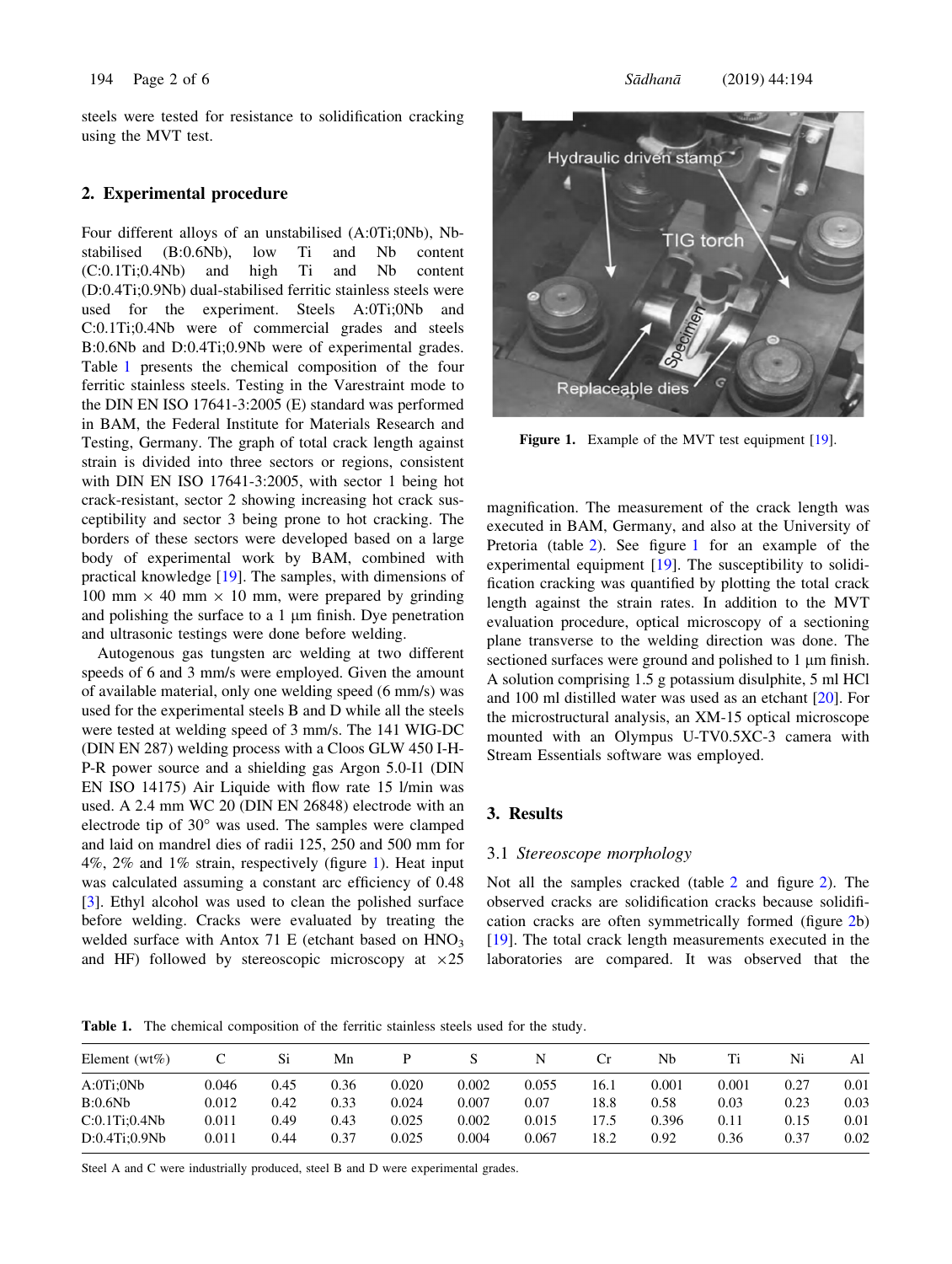<span id="page-4-0"></span>Table 2. Welding parameters, strain and total crack length as measured after the Modified Varestraint Transvarestraint test measurements from BAM and UP laboratories.

| Steel           | Current<br>(A) | Voltage<br>(V) | Heat input (kJ/<br>mm) | Strain<br>$(\%)$ | Welding speed<br>(mm/s) | Total crack length<br>$(mm)$ BAM | Total crack length<br>$(mm)$ UP |
|-----------------|----------------|----------------|------------------------|------------------|-------------------------|----------------------------------|---------------------------------|
| (A:0Ti:0Nb)     | 219            | 12.3           | 0.43                   |                  | 3                       | 0.0                              | 0.0                             |
| (A:0Ti:0Nb)     | 218            | 13.1           | 0.46                   | 2                | 3                       | 0.0                              | 0.0                             |
| (A:0Ti:0Nb)     | 218            | 12.1           | 0.42                   | 4                | 3                       | 0.0                              | 0.0                             |
| (B:0.6Nb)       | 218            | 13.1           | 0.46                   |                  | 3                       | 0.5                              | 0.0                             |
| (B:0.6Nb)       | 219            | 13.6           | 0.48                   | 2                | 3                       | 0.7                              | 0.2                             |
| (B:0.6Nb)       | 218            | 12.7           | 0.44                   | 4                | 3                       | 3.2                              | 3.8                             |
| (C:0.1Ti;0.4Nb) | 219            | 12.1           | 0.42                   |                  | 3                       | 0.0                              | 0.0                             |
| (C:0.1Ti;0.4Nb) | 218            | 12.5           | 0.44                   | 2                | 3                       | 0.0                              | 0.0                             |
| (C:0.1Ti:0.4Nb) | 218            | 12.2           | 0.43                   | 4                | 3                       | 0.0                              | 0.0                             |
| (D:0.4Ti:0.9Nb) | 218            | 12.6           | 0.44                   |                  | 3                       | 2.9                              | 1.9                             |
| (D:0.4Ti:0.9Nb) | 219            | 13.1           | 0.46                   | 2                | 3                       | 1.6                              | 0.7                             |
| (D:0.4Ti:0.9Nb) | 218            | 12.4           | 0.43                   | 4                | 3                       | 11.0                             | 11.7                            |
| (B:0.6Nb)       | 256            | 13.8           | 0.28                   |                  | 6                       | 1.2                              | 1.7                             |
| (B:0.6Nb)       | 256            | 14.4           | 0.29                   | 2                | 6                       | 2.6                              | 2.8                             |
| (B:0.6Nb)       | 256            | 14.0           | 0.29                   | 4                | 6                       | 6.6                              | 10.1                            |
| (D:0.4Ti:0.9Nb) | 256            | 13.4           | 0.27                   |                  | 6                       | 0.0                              | 0.0                             |
| (D:0.4Ti:0.9Nb) | 256            | 14.1           | 0.29                   | 2                | 6                       | 1.2                              | $0.0\,$                         |
| (D:0.4Ti:0.9Nb) | 256            | 13.5           | 0.28                   | 4                | 6                       | 6.6                              | 7.8                             |



Figure 2. Typical stereoscopic images showing (a) alloy A:0Ti;0Nb with no crack at a welding speed of 3 mm/s and strain 1%, (b) solidification cracks in the B:0.6Nb-stabilised ferritic stainless steel at a welding speed of 6 mm/s and 2% strain, (c) alloy C:0.1Ti;0.4Nb with no crack at a welding speed of 3 mm/s and 1% strain and (d) solidification cracks in alloy D:0.4Ti;0.9Nb at a welding speed of 6 mm/s and 2% strain  $(x25)$ . For all four images, the welding direction was as shown.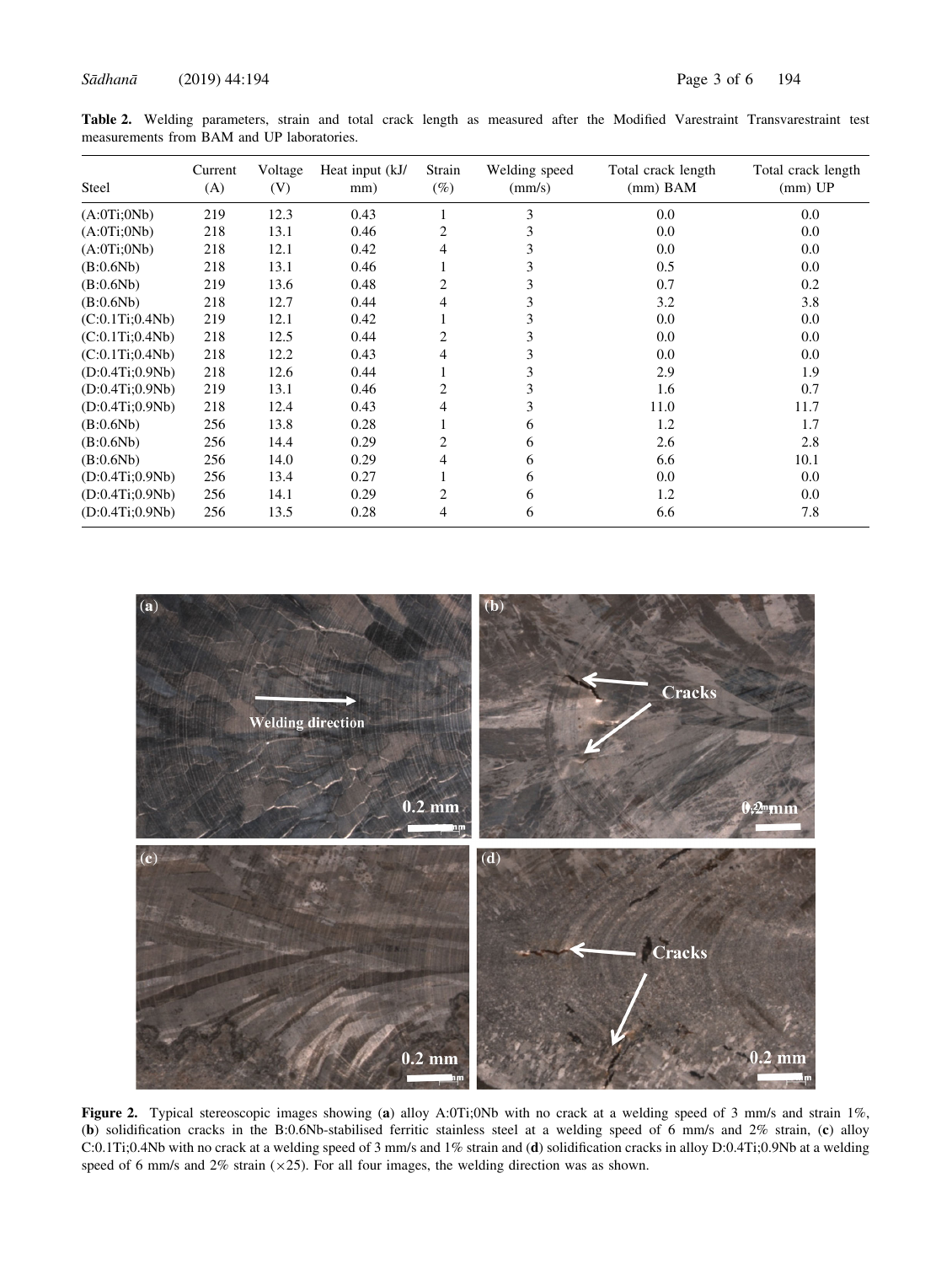<span id="page-5-0"></span>

Figure 3. Total crack length vs strain for the welding speeds of 6 and 3 mm/s (BAM). Region 1: hot crack resistant, Region 2: increasing hot cracking susceptibility, Region 3: hot crack-prone. Every data point represents the total crack length on one sample.

measurements of University of Pretoria (UP) were higher by about 15% on average. Overall, the UP measurements were in agreement with the BAM total crack length measurements as all the cracks were located in the same sectors for both sets of measurements. The measurements by the two laboratories indicated that there was no significant difference in the susceptibility to solidification cracking for a steel grade for a specific combination of welding speed and strain rate. The total crack length, as determined using the BAM measurements, is plotted in figure 3.

### 3.2 Susceptibility to solidification cracking, as quantified by the total crack length

The total crack length increased with increasing strain for all the experimental steels, consistent with published behaviour [[21](#page-7-0)], except the experimental D:0.4Ti;0.9Nb alloy, where the total crack length initially decreased and then increased with increasing strain (table [2](#page-4-0) and figure 3). For the commercial steels, there were no cracks; as indicated by the symbols for alloys A and D, on the  $x$ -axis (figure 3). All the measured cracks were classified to be in the hot crack resistance sector (sector 1 in figure 3) with two exceptions:

- The first exception was the experimental 0.6Nbstabilised ferritic stainless steel (B:0.6Nb) at a strain of 1%, which was in sector 2 and at welding speeds of 6 and 3 mm/s, indicating that this grade was marginally susceptible to solidification cracking at both welding speeds.
- The second exception was the D:0.4Ti;0.9Nb steel at 1% strain for a welding speed of 3 mm/s, indicating that steel D:0.4Ti;0.9Nb was also marginally crack sensitive.

The two commercial steels (steel A:0Ti;0Nb and steel C:0.1Ti;0.4Nb) did not crack at any strain. From figure 3 and table [2,](#page-4-0) it is seen that increasing welding speed increases the total crack length for B:0.6Nb ferritic stainless steel. The reverse was observed in the D:0.4Ti;0.9Nb grade, in that, decreasing the welding speed from 6 to 3 mm/s showed an increase in total crack length. The behaviour of the D:0.4Ti;0.9Nb grade was inconsistent in that the crack length at 3 mm/s was higher than that at 6 mm/s. It is also seen from figure 3 without the sectors that D:0.4Ti;0.9Nb at a welding speed of 3 mm/s had the greatest sensitivity to solidification cracking. B:0.6Nb at both welding speeds (6 and 3 mm/s) and D:0.4Ti;0.9Nb at a welding speed of 6 mm/s showed intermediate sensitivity to solidification cracking. C:0.1Ti:0.4Nb and A:0Ti;0Nb were the least sensitive to solidification cracking [[22\]](#page-7-0).

### 3.3 Microstructure surrounding the solidification crack

The optical microstructure of the plane transverse to the welding direction revealed mostly columnar grains. There were sub-surface cracks that were not visible as solidification cracks on the upper surface of the sample. The orientation of the micrograph with respect to the fusion line is presented in figures 4–[6.](#page-6-0) Figures 4[–6](#page-6-0) show columnar grains and the sub-surface cracks for the D:0.4Ti;0.9Nb grade are revealed in figure [6](#page-6-0). Figure 4 shows the microstructure of the commercial unstabilised steel as having a little sawteeth martensite located at the ferrite grain boundaries. Table [3](#page-6-0) summarises the solidification structure of the microstructures transverse to the welding direction. At a welding speed of 3 mm/s, the weld metal structure was equiaxed – columnar (steel A), or columnar (steel B, steel C and steel D). At a welding speed of 6 mm/s, the weld metal structure was columnar (steel B and steel D).



Figure 4. Microstructure of the unstabilised ferritic stainless steel (A:0Ti;0Nb) at 2% strain and welding speed of 3 mm/s showing (a) the base metal, HAZ region and the weld centre and (b) schematic orientation of the micrographs with respect to the fusion zone.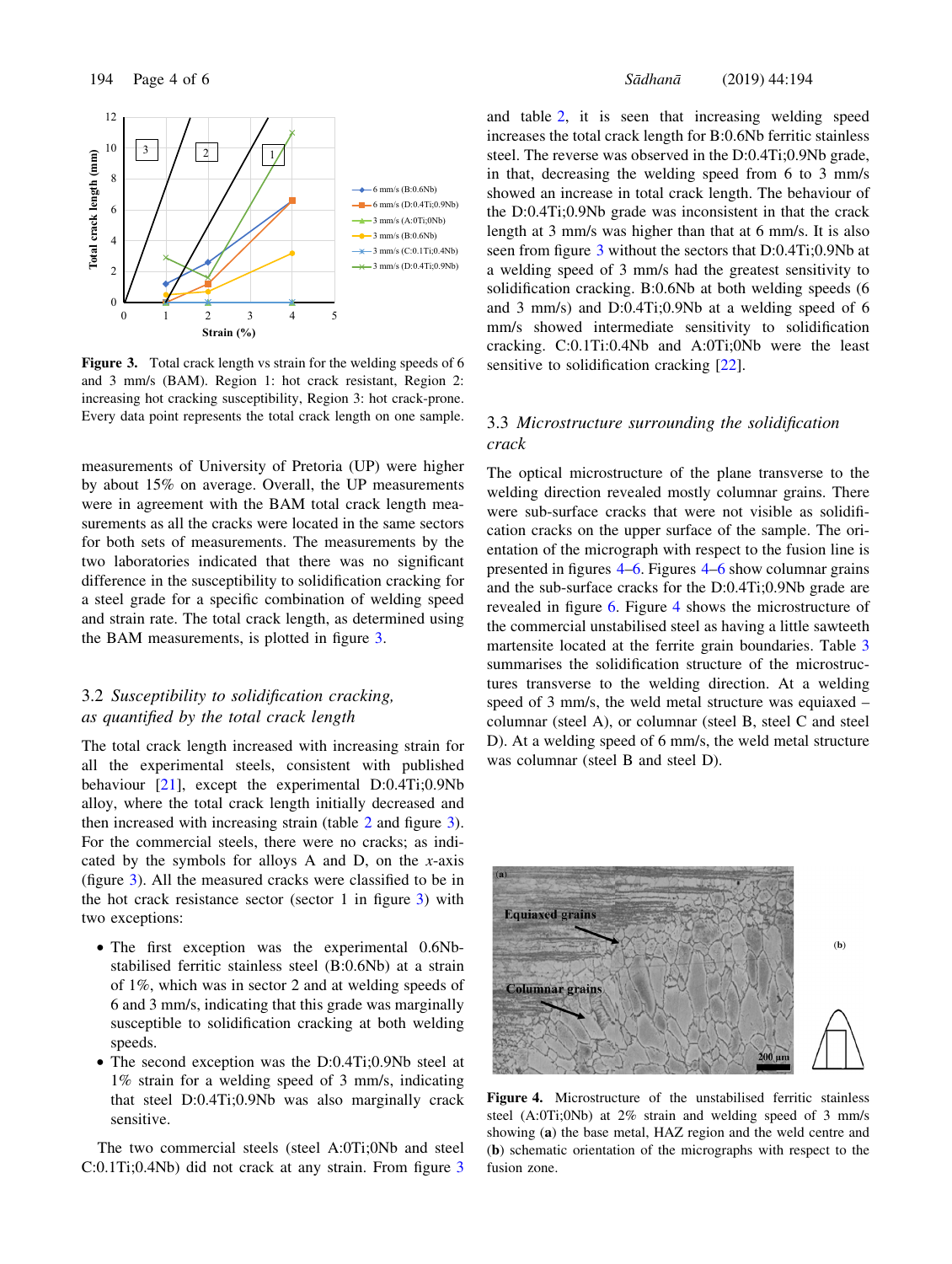<span id="page-6-0"></span>

Figure 5. Microstructure of the 0.6Nb-stabilised ferritic stainless steel (B:0.6Nb) at 2% strain and welding speed of 6 mm/s showing (a) the base metal, HAZ region and the weld centre and (b) schematic orientation of the micrographs with respect to the fusion.



**Figure 6.** Microstructure of the  $0.4Ti + 0.9Nb$ -stabilised ferritic stainless steel (D:0.4Ti;0.9Nb) at 4% strain showing (a) the base metal, HAZ region and the weld centre at a welding speed of 3 mm/s and (b) schematic orientation of the micrographs with respect to the fusion.

Table 3. The solidification structure of the weld metal, as observed on a polished plane transverse to the direction of the weld.

| Steel grade   | Welding<br>speed<br>(mm/s) | Solidification structure                                            |
|---------------|----------------------------|---------------------------------------------------------------------|
| A:0Ti:0Nb     | 3                          | Equiaxed grains close to the fusion<br>line; columnar grains at the |
|               |                            | centreline of the weld (figure $4$ )                                |
| B:0.6Nb       | 3                          | Columnar                                                            |
| B:0.6Nb       | 6                          | Columnar (figure $5$ )                                              |
| C:0.1Ti:0.4Nb | 3                          | Columnar                                                            |
| D:0.4Ti:0.9Nb | 3                          | Columnar (figure $6$ )                                              |
| D:0.4Ti:0.9Nb | 6                          | Columnar                                                            |

#### 4. Discussion

The total crack length as measured at two laboratories differed by, on average, about, generally, 15%. Despite this difference, the evaluation of the susceptibility to solidification cracking yielded similar results for different ferritic stainless steels.

Generally, Nb increases the risk of solidification cracking in steels [[4\]](#page-7-0). The commercial unstabilised ferritic stainless steel (steel A) was found to be resistant to the solidification cracking. The zero Ti and Nb content might have eliminated the low-melting-point eutectic phases associated with Ti and Nb in ferritic stainless steels [\[5](#page-7-0)]. The commercial unstabilised A:0Ti;0Nb was seen to have a little sawteeth martensite, which was located at the ferrite grain boundary. The commercial unstabilised A:0Ti;0Nb steel has a 0.046 wt% C (which is slightly higher than average (table [1](#page-3-0))) and some austenite might have formed along the ferrite grain boundaries. The austenite then transformed to martensite when the weld metal cooled to room temperature. This agrees with Lippold and Kotecki [[5\]](#page-7-0) as it is reported that  $0.05 \text{ wt\%}$ carbon does form martensite at the ferrite grain boundary.

The 0.6Nb-stabilised ferritic stainless steel (B:0.6Nb) at strain 1, which was in sector 2, indicated that this grade was marginally susceptible to solidification cracking at the welding speeds 6 and 3 mm/s. This could be attributed to the Nb content (0.6% Nb), which has been found to form a eutectic at 1373 °C with Fe  $[4, 23]$  $[4, 23]$  $[4, 23]$  $[4, 23]$  $[4, 23]$ . The presence of this eutectic increases the brittle temperature range. Moreover, Nb has also been seen to be detrimental to steels by promoting solidification cracking through columnar grain formation [[4\]](#page-7-0).

The commercial dual-stabilised steel (C:0.1Ti;0.4Nb) was found to be resistant to solidification cracking. This could be due to the low  $Ti + Nb$  contents, which were not high enough to increase the brittle temperature range or to form low-melting eutectic phases associated with Ti and Nb stabilisation in ferritic stainless steels [[5\]](#page-7-0). They might have contributed to the solidification crack resistance. The D:0.4Ti;0.9Nb grade was also marginally crack sensitive at welding speed 3 mm/s. This could be due to the high  $Ti +$ Nb contents in the steel [[5\]](#page-7-0). The behaviour of steel D:0.4Ti;0.9Nb was considered to be inconsistent, with a longer crack at a welding speed of 3 mm/s than at 6 mm/s, at 4% strain (table [2](#page-4-0)); the longer crack was expected at a higher welding speed. Furthermore, for the same alloy composition, at a welding speed of 3 mm/s, an increase in strain from 1% to 2% resulted in an unexpected decrease in total crack length (table [2\)](#page-4-0). Moreover, it was found that the same alloy was marginally susceptible at a welding of 3 mm/s and resistant to solidification cracking at a welding speed of 6 mm/s. Higher welding speeds are known to be susceptible to solidification cracking but it was rather the lower welding speed of 3 mm/s which was marginally susceptible.